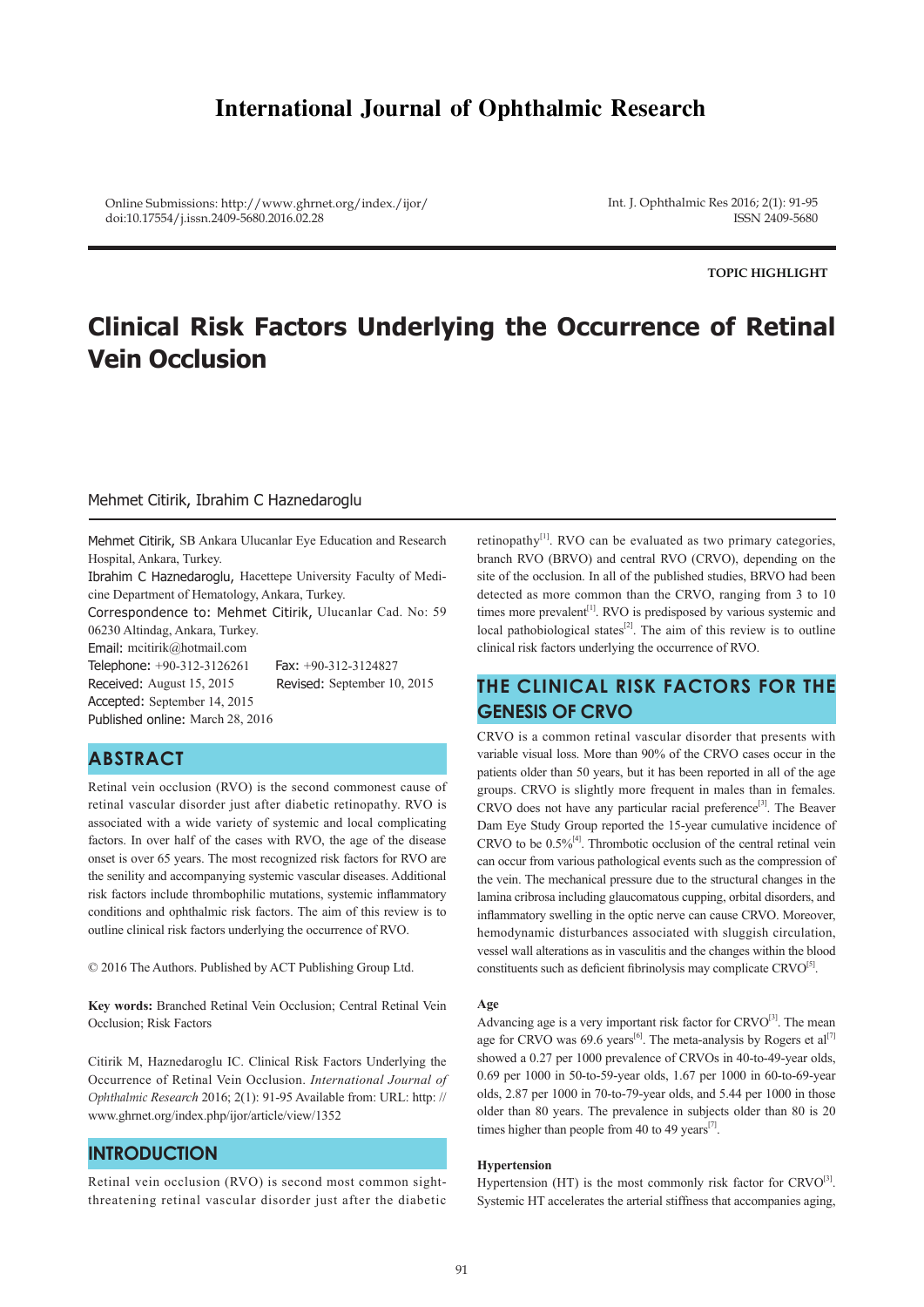and hardening of the central retinal artery within the lamina cribrosa to compress the adjacent central retinal vein, leading to the turbulent blood flow and facilitating thrombosis<sup>[8]</sup>. A longitudinal analysis demonstrated that both uncomplicated and complicated HT can be considered as the risk factors for CRVO. The impact of HT on the retinal arterial structure could place the patients at increased risk for the genesis of CRVO even before other systemic complications of HT are evident $[9]$ .

#### **Diabetes mellitus**

CRVO is significantly associated with the presence of  $DM<sup>[10]</sup>$ . DM itself affects the health of the retinal blood vessels. Diabetes alone, even without a retinal vein occlusion, can cause macular edema. Stem et  $al^{[9]}$  reported that the complicated DM could increase the risk of CRVO while uncomplicated DM had no effect on the risk of being diagnosed with CRVO.

#### **Hyperlipidemia**

Most of the studies suggested a significant association between the CRVO and hyperlipidemia  $(HLD)^{[9]}$ . For any clinical presentation of RVO, hyperlipidemia was twice more common than the controls, equivalent to a pooled odds ratio of 2.5. The significant risk estimates were observed for the patients with  $C RVO<sup>[9]</sup>$ . HLD is an established risk factor for the atherosclerosis, and early HLD is associated with an increased arterial compliance, and later due course of the disease the arteries would become more rigid $[11]$ . Thus, the duration and severity of HLD may affect the extent of the atherosclerotic events in the central retinal artery, which could, in turn, affect the risk of developing the CRVO<sup>[9]</sup>.

#### **Atherosclerotic systemic diseases**

CRVO is associated with risk of ischemic heart disease and stroke<sup>[12]</sup>. The association of the retinal arteriolar emboli with carotid artery plaque and increased carotid intima-media thickness had been demonstrated<sup>[12]</sup>. Stem et al<sup>[9]</sup> indicated that other diseases caused by atherosclerosis, such as peripheral artery disease and stroke, are associated with an increased CRVO risk. Therefore, atherosclerosis occurring elsewhere in the body may be a surrogate marker for the atherosclerosis occurring in the central retinal artery<sup>[9]</sup>.

 The Eye Disease Case Control Study (EDCC) Group suggested that the increased body mass index shall be considered as a risk factor for RVO<sup>[13]</sup>. The Group had found that the participants who rated themselves as presently above average in terms of physical activity had about 60% lower odds of CRVO than did those who rated themselves as below average (screening analysis)<sup>[13]</sup>. The association of cigarette smoking with retinal arteriolar emboli has also been reported in the Beaver Dam study<sup>[4]</sup>.

#### **Inflammatory disorders**

The impact of inflammation was first suggested in some subtypes of CRVO especially in the younger patients. In that subgroup of patients, the presence of focal phlebitis, optic disc swelling, and vitreous cells make us think of the underlying inflammatory process<sup>[14]</sup>. Even though a definitive inflammatory process has not been clarified yet, another point showing the role of the ongoing inflammation in RVO indirectly is anecdotal clinical cases that were treated with high-dose corticosteroids and intensive immunosuppressant agents and finally preserved their vision<sup>[15]</sup>.

#### **Hypercoagulation diseases**

A longitudinal analysis of the risk factors for CVO reported that

the diagnosis of a primary or secondary hypercoagulable state is associated with the genesis of  $C R V O^{[9]}$ . There is mounting evidence that some cases of RVO disease may be associated with thrombophilic or hypofibrinolytic states. Those include factor V and factor II mutations and the deficiency in anticoagulant proteins such as protein C, protein S, and antithrombin III. Other thrombophilic abnormalities, such as factor XII deficiency and hyperhomocystinemia, have also been reported<sup>[16]</sup>. Janssen et al<sup>[17]</sup> conducted a meta-analysis to more fully understand how specific coagulopathies affect the risk of developing an RVO, They suggested that hyperhomocysteinemia and the presence of anti-phospholipid antibodies each had a significant association with  $\text{RVO}^{[17]}$ . Bashshur et al<sup>[16]</sup> found a higher prevalence of anticardiolipin antibodies in the younger patients with RVO disease and no conventional risk factors. They reported that anticardiolipin antibodies behave in RVO disease and affect the clinical course of the disease. Hyperhomocysteinemia is a risk factor for central retinal vein occlusion and may suggest a poor prognosis in the patients. Vine<sup>[18]</sup> reported that of the 74 patients with a central retinal vein occlusion, 16 (21.6%) had total plasma homocysteine levels above the 95th percentile in the control group (odds ratio, 6.53; 95% confidence interval, 1.81–23.50).

 The pathogenesis of CRVO among young hypercoagulable patients is quite different than that seen in the older patients with atherosclerosis $[9]$ . The study of 228 patients who developed RVOs indicated that thrombophilic disorders were common in the group of patients with RVO who were either ≤ 45 years old or who lacked any cardiovascular risk factors<sup>[19]</sup>. This data suggested that the patients with coagulopathies may experience unprovoked thrombus formation in the central retinal vein as a result of their underlying thrombophilia and possibly not as a consequence of the turbulent flow induced by compression of the vein by a nearby atherosclerotic artery. Most importantly, the patients diagnosed as RVO who are  $\leqslant$ 45 years old and have lack any cardiovascular risk factors should be screened for coagulation disorders.

 The role of B-vitamins, namely folic acid, vitamin B6 and B12, as independent risk factors for arterial and venous thrombotic events had been repeatedly suggested. The association between low folic acid levels and the occurrence of RVO had been demonstrated in a meta-analysis<sup>[20]</sup>. Sodi et al<sup>[21]</sup> suggested that postmethionine hyperhomocysteinemia, elevated factor VIII, and reduced folic acid and B6 plasma levels were more frequent in the patients with CRVO.

#### **Drug therapy**

Medications such as diuretics, sympathomimetics, oral contraceptives, and antipsychotics have been linked to the development of the  $C RVO^{[22]}$ . The use of those drugs may result in hemoconcentration, thrombophilia, or dehydration, which precipitate the development of CRVO<sup>[22]</sup>. Angiotensin II receptor antagonists may increase dehydration especially when taken in combination with diuretics<sup>[22]</sup>. Antihypertensive medications taken by the patients, including ß-blockers and calcium channel blockers, have not been reported to cause conditions that complicate CRVO.

Koizumi et al<sup>[23]</sup> found a significantly increased risk of CRVO in patients using aspirin and warfarin. The patients using clopidogrel had an odds ratio of more than 1, but the association did not reach statistical significance. The use of any antithrombotic conferred a highly significant OR of 3.13 for CRVO. Thus, most patients in whom CRVO develops that are already using antithrombotic agents suggests that these medications do not completely ameliorate the risk of thrombus development in the patients at CRVO risk<sup>[23]</sup>. There are systemic factors that predispose patients to the increased risk for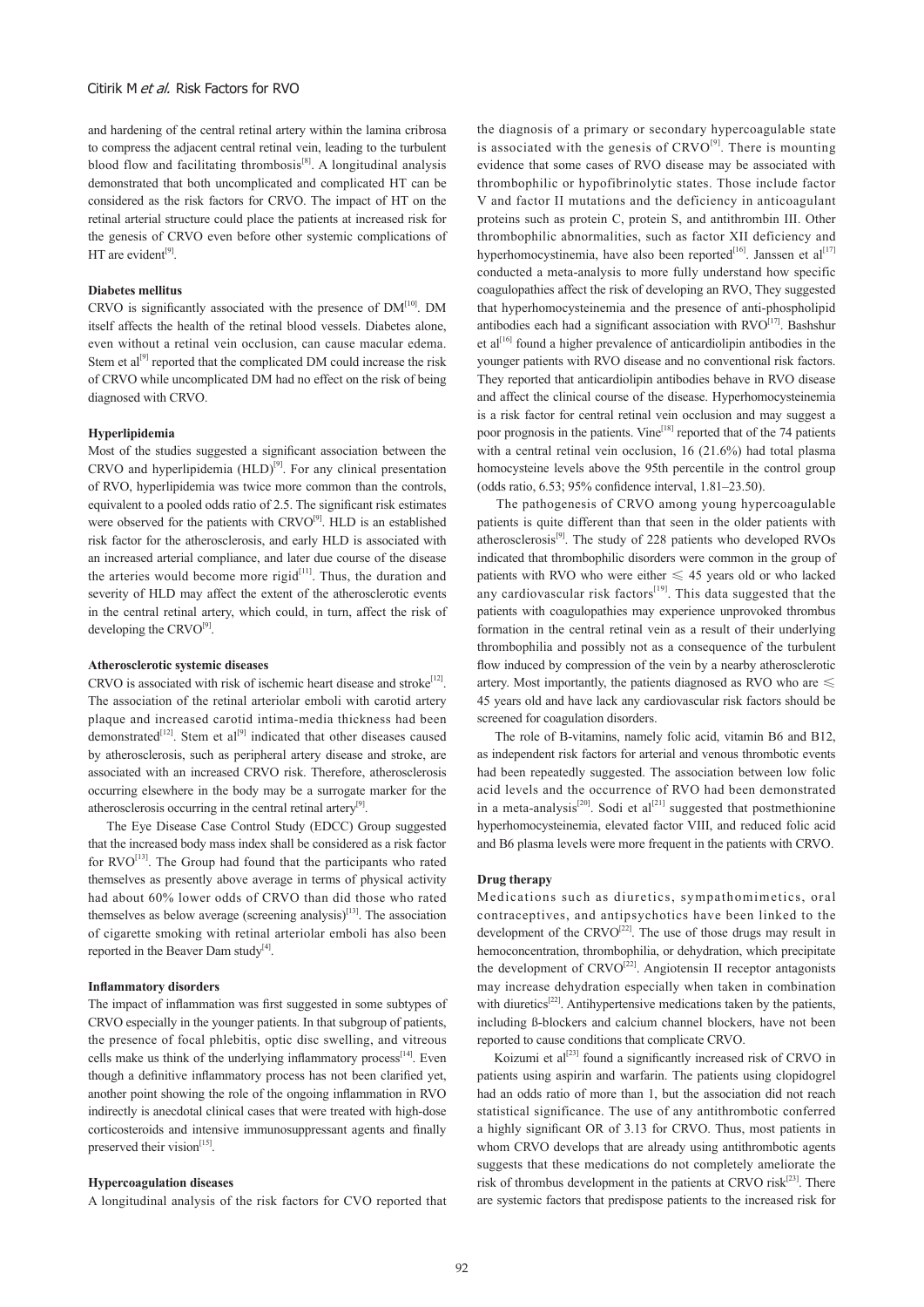thrombotic disease of the venous drainage of the retina and that this increased risk is not accounted for by entry of commonly accepted risk factors such as hypertension and diabetes into the regression model. The same factors may be associated with an increased tendency of using antithrombotic agents<sup>[23]</sup>. Lipid-lowering agents such as statins have vaso-protective and anti-atherogenic properties, and in one study they were shown to actually halt the progression of atherosclerosis in patients requiring coronary angiography<sup>[24]</sup>.

#### **Ocular risk factors**

CRVO was associated with increased intraocular pressure (IOP), primary open-angle glaucoma and ocular hypertension<sup>[25]</sup>. There is a strong correlation between glaucoma and CRVO because of the association of optic disk cupping with distortion of the retinal vessels at the disk, predisposing the vein to occlusion<sup>[25]</sup>. The significant association of open-angle glaucoma and CRVO may be a manifestation of a common underlying vascular abnormality, such as systemic hypertension<sup>[26]</sup>. Kim et al<sup>[26]</sup> suggested that RVO and openangle glaucoma may share common systemic risk factors reflecting a common pathogenic mechanism. They found that the retinal nerve fiber layer (RNFL) thinning, especially in the inferior-temporal and superior-temporal sectors in the fellow eyes, was more prominent in a subgroup of patients >60 years old. The arterial stiffness and atherosclerosis may explain both CRVO and thinning of the RNFL. The patients with thinner RNFL in the contralateral eye had the same IOP as the controls which suggested the possibility that OAG and RVO shared a common vascular abnormality $^{[26]}$ .

 Papilledema due to raised pressure in the optic nerve sheath may cause further compression to central retinal vein and contribute to  $CRVO^{[25]}$ . Hyperopia and anatomic structure of the eye is also an important risk factor for CRVO. For instance, hyperopic eyes with a shorter axial length have a small lamina cribrosa and also narrow scleral canal, which may lead to a relative mechanical blockage in the vein[14]. This blockage was thought to cause thrombus formation by leading to turbulence flow in the vein<sup>[14]</sup>. Brown et al<sup>[27]</sup> have speculated that eyes with a shorter axial length might be predisposed to crowding in the lamina cribrosa. Other factors including orbital tumor, orbital abscesses, cavernous sinus thrombosis, and retrobulbar sheath injection may cause compression to central retinal vein and contribute to CRVO.

# **THE CLINICAL RISK FACTORS FOR THE GENESIS OF BRVO**

Branch retinal vein occlusion (BRVO) is a frequent retinal vascular disease with an incidence of 2.14/1000/year in the population over 40 years of age<sup>[28]</sup>. BRVO usually occurs in patients older than 50 years and has no sex or racial predilection. The disease is usually unilateral occurring bilaterally only in  $5-10\%$  of the patients<sup>[28]</sup>. BRVO is defined as a focal occlusion of a retinal vein at an arteriovenous crossing site. The main pathogenic mechanism for development of BRVO is arterial stiffness that causes venous compression in the common adventitial sheath $[3]$ . In all but a few rare cases, the BRVO occurs at the crossing sites where the artery is passing superficially to the vein<sup>[29]</sup>. The upper temporal vascular arcade is more often involved than the lower temporal vascular arcade. Most BRVOs involve the area inside the temporal vascular arcades, whereas peripheral BRVOs are more rarely seen, partly because they tend to be asymptomatic<sup>[29]</sup>. The most recognized risk factors for BRVO are age, cardiovascular disorders, thrombophilic statement, systemic vascular diseases, and ocular conditions.

#### **Age**

Advanced age is the most important risk factor for BRVO<sup>[3]</sup>. The meta-analysis revealed a 1.37 per 1000 prevalence of BRVOs in 40-to-49-year olds, 6.09 per 1000 in 50-to-59-year olds, 9.29 per 1000 in 60-to-69-year olds, 12.27 per 1000 in 70-to-79-year olds, and 11.93 per 1000 in those older than 80 years. The prevalence in subjects older than 80 is 8 times higher than people from 40 to 49 years<sup>[7]</sup>.

#### **Hypertension**

Systemic HT is the most common risk factor for BRVO<sup>[3]</sup>. Blood pressure which is too high over a long period of time may end up the damaging of the blood vessels. This damage may eventually lead to many types of clinical vascular problems such as atherosclerosis and vein occlusion. Most studies indicated that hypertension and related hypertensive retinal arteriolar changes are the strongest and most consistent risk factors for the genesis of RVO<sup>[13]</sup>. A meta-analysis disclosed that, in BRVO, the odds ratio for HT is 3.0 (95% CI: 2.0–  $4.4$ <sup>[10]</sup>.

#### **Diabetes mellitus**

DM is known as a risk factor for BRVO<sup>[30]</sup>. A meta-analysis showed that, in BRVO, the odds ratio for DM is 1.1 (95% CI:  $0.8-1.5$ )<sup>[7]</sup>. O'Mahoney et al reported DM was shown to be not significantly associated with  $B RVO<sup>[10]</sup>$ . A longitudinal cohort study showed that there was no association between DM without end-organ damage and BRVO, individuals with end-organ damage from DM had a 36% increased hazard of BRVO compared with those without DM. But HT with DM had an increased hazard of developing a BRVO compared with those with none of these conditions<sup>[31]</sup>.

#### **Hyperlipidemia**

O'Mahoney et al<sup>[31]</sup> observed that hyperlipidemia was more than twice as common among the RVO cases than the controls, equivalent to a pooled odds ratio of 2.5. Similar significant risk estimates were seen for persons with CRVO and BRVO. Another meta-analysis showed that, in BRVO, the odds ratio for HL 2.3 (95% CI: 1.5–3.5) [10].

#### **Atherosclerotic associated diseases**

The cardiovascular risk factors appear to be important in developing BRVO<sup>[6]</sup>. Higher body mass index (more than 30) was also more frequent in BRVO patients<sup>[13]</sup>. The EDCC Study Group found that participants who rated themselves as presently above average in terms of physical activity had about 70% lower odds of BRVO than did those who rated themselves as below average (screening analysis) $^{[13]}$ .

Song et  $al^{[32]}$  showed that patients with RVO have an increased risk of asymptomatic ipsilateral carotid artery plaques, and those with BRVO often also have decreased aortic distensibility and elasticity, a finding frequently found in patients with atherosclerosis A strong association of current cigarette smoking (odds ratios 4.4) with incident retinal branch vein occlusion was found in Beaver Dam stud $v^{[4]}$ .

#### **Inflammatory disorders**

Both systemic and local inflammations have been hypothesized to play a significant role in the etiology of BRVO<sup>[14]</sup>. Local inflammation within the eye has also been implicated in the pathogenesis of BRVO. *In vivo* assessment of the vitreous fluid in patients with BRVO has demonstrated elevated levels of proinflammatory mediators and lower levels of anti-inflammatory cytokines<sup>[33]</sup>. In particular,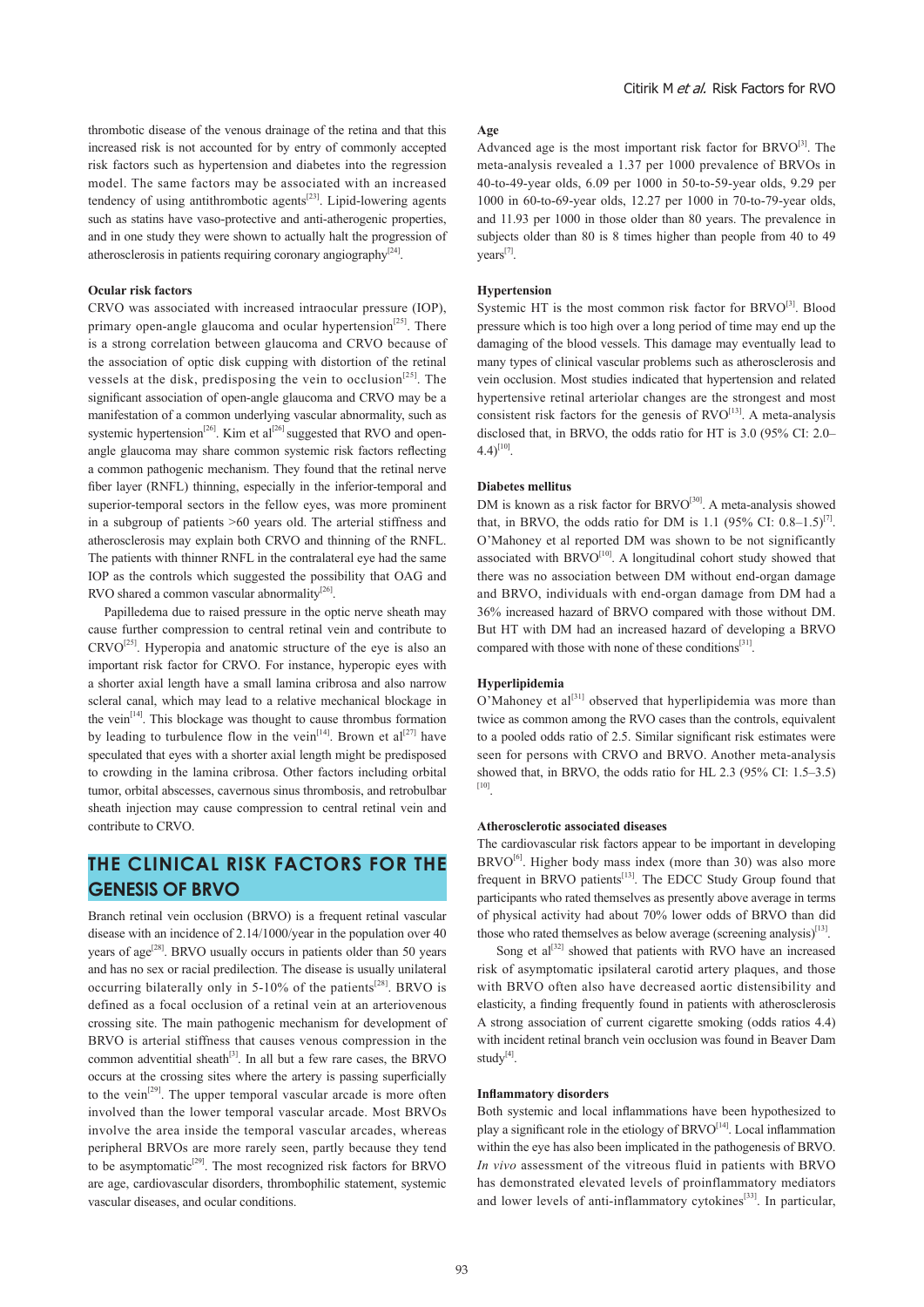in a major study on inflammatory immune mediators in a group of vitreoretinal diseases, patients with RVO had elevated levels of interleukin-6, interleukin-8, and monocyte chemoattractant protein-1, all of which are considered highly proinflammatory<sup>[34]</sup>.

 BRVO can also occur as a complication of a local or systemic vasculitis. The disease has been reported as a complication of retinal vasculitis in cases of both familial and spotted Mediterranean fever[35]. BRVO can be a result of direct infiltration of the eye leading to venous obstruction<sup>[6]</sup>. Such as, sarcoidosis and ocular tuberculosis could also be considered as systemic risk factors for the development of BRVO. Thus, systemic inflammation seems to play an important role in  $B RVO<sup>[6]</sup>$ .

#### **Hypercoagulation diseases**

As far as the thrombophilic risk factors are concerned, it has been difficult to determine to what extent thrombophilias play a role in  $BRVO<sup>[7]</sup>$ . A meta-analysis of RVOs examined the prevalence of hyperhomocysteinemia, methylenetetrahydrofolate reductase gene mutation, factor V Leiden mutation, protein C and S deficiency, antithrombin deficiency, prothrombin gene mutation, anticardiolipin antibodies, and lupus anticoagulant[36]. Only hyperhomocysteinemia and anticardiolipin antibodies had major effects at odds ratios of 8.9 (95% CI: 5.7–13.7) and 3.9 (95% CI: 2.3– 6.7), respectively<sup>[36]</sup>. Thrombin activatable fibrinolysis inhibitor was evaluated in another study and appeared to have no effect on BRVO development $[37]$ . Moreover, thrombophilic gene polymorphisms examined in 294 patients seemed to have no effect as well $[38]$ . In addition, a recent case–control study of 117 patients found no effect of hyperhomocysteinemia and anticardiolipin antibodies $[39]$ . Also, Lam et al<sup>[40]</sup> detected risk factors for developing BRVO in 60 patients younger than 50 years, it is not completely clear what role thrombophilia plays in BRVO pathogenesis. Blood abnormalities play a controversial role in the pathogenesis of BRVO; erythrocyte volume, level of fibrinogen, and hematocrit seem to be important<sup>[41]</sup>.

#### **Drug therapy**

The presumptive mechanism for the oral contraceptive pill and other medication regimens resulting in reports of increased risk for BRVO lies primarily in hypercoagulability<sup>[42]</sup>. Retinal artery hypertension, vessel wall dysfunction, and hyperviscosity may all play a role in BRVO development with anabolic steroid users<sup>[43]</sup>

#### **Ocular risk factors**

Glaucoma and raised intraocular pressure may predispose to RVO because of the increased ocular pressure leading to venous stasis in blood flow, but are not considered as important risk factors for  $B\text{RVO}^{[6]}$ . Hyperopia is not only an important factor in CRVO but also in BRVOs. Appiah et  $al^{[44]}$  showed that hyperopia was significantly more prevalent in BRVO. Anatomical features of the optic disc may play a role in the pathogenesis of BRVO. We have previously<sup>[28]</sup> determined the relationship between BRVO and various optic disc topography parameters determined by HRT, and suggested that anatomically small and crowded optic nerve head may be a risk factor for BRVO<sup>[28]</sup>.

 BRVO was associated significantly with the presence of arteriovenous nicking. This finding is consistent with clinical experience<sup>[45]</sup> and the data from the Beaver Dam Eye Study<sup>[4]</sup> which suggested that localized arteriolosclerotic processes may contribute to the stasis and occlusion in adjacent retinal veins, and may, in fact, explain some of the association between retinal vein occlusion and the risk factors classically associated with arterial or arteriolar disease<sup>[12]</sup>.

### **CONFLICT OF INTERESTS**

The authors declare that they do not have conflict of interests.

## **REFERENCES**

- Laouri M, Chen E, Looman M, Gallagher M. The burden of disease of retinal vein occlusion: review of the literature. *Eye (Lond)* 2011 Aug; 25(8): 981-8.
- 2. McGrath MA, Wechsler F, Hunyor AB, Penny R. Systemic factors contributory to retinal vein occlusion. *Arch Intern Med* 1978 Feb; 138(2): 216-20.
- 3. Kolar P. Risk factors for central and branch retinal vein occlusion: a meta-analysis of published clinical data. *J Ophthalmol* 2014; 2014: 724780.
- 4. Klein R, Moss SE, Meuer SM, Klein BE. The 15-year cumulative incidence of retinal vein occlusion: the Beaver Dam Eye Study. *Arch Ophthalmol* 2008 Apr; 126(4): 513-8.
- 5. Fiebai B, Ejimadu CS, Komolafe RD. Incidence and risk factors for retinal vein occlusion at the University of Port Harcourt Teaching Hospital, Port Harcourt, Nigeria. *Niger J Clin Pract* 2014; 17: 462-6.
- 6. Jaulim A, Ahmed B, Khanam T, Chatziralli IP. Branch retinal vein occlusion: epidemiology, pathogenesis, risk factors, clinical features, diagnosis, and complications. An update of the literature. *Retina* 2013 May; 33(5): 901-10.
- 7. Rogers S, McIntosh RL, Cheung N, Lim L, Wang JJ, Mitchell P, Kowalski JW, Nguyen H, Wong TY; International Eye Disease Consortium. The prevalence of retinal vein occlusion: pooled data from population studies from the United States, Europe, Asia, and Australia. Ophthalmology. 2010 Feb; 117(2): 313-9.
- 8. Prisco D, Marcucci R, Bertini L, Gori AM. Cardiovascular and thrombophilic risk factors for central retinal vein occlusion. *Eur J Intern Med* 2002; 13: 163–9.
- Stem MS, Talwar N, Comer GM, Stein JD. A longitudinal analysis of risk factors associated with central retinal vein occlusion. *Ophthalmology* 2013 Feb; 120(2): 362-70.
- 10. O'Mahoney PR, Wong DT, Ray JG. Retinal vein occlusion and traditional risk factors for atherosclerosis. *Arch Ophthalmol* 2008; 126: 692–9.
- 11. Benetos A, Waeber B, Izzo J, Mitchell G, Resnick L, Asmar R, Safar M. Influence of age, risk factors, and cardiovascular and renal disease on arterial stiffness: clinical applications. *Am J Hypertens* 2002 Dec; 15(12): 1101-8.
- 12. Wong TY, Larsen EK, Klein R, Mitchell P, Couper DJ, Klein BE, Hubbard LD, Siscovick DS, Sharrett AR. Cardiovascular risk factors for retinal vein occlusion and arteriolar emboli: the Atherosclerosis Risk in Communities & Cardiovascular Health studies. *Ophthalmology* 2005 Apr; 112(4): 540-7.
- 13. The Eye Disease Case-Control Study. Risk factors for hemiretinal vein occlusion: comparison with risk factors for central and branch retinal vein occlusion. *Ophthalmology* 1998; 105: 765-771.
- 14. Gumus K. Pathogenesis and risk factors of retinal vein occlusions. *Erciyes Medical Journal* 2007; 29(4): 312-321
- 15. Willermain F, Greiner K, Forrester JV. Intensive immunosuppression treatment for central retinal vein occlusion in a young adult: a case report. *Ocul Immunol Inflamm* 2002; 10: 141-145.
- 16. Bashshur ZF, Taher A, Masri AF, Najjar D, Arayssi TK, Noureddin BN. Anticardiolipin antibodies in patients with retinal vein occlusion and no risk factors: a prospective study. *Retina* 2003 Aug; 23(4): 486-90.
- 17. Janssen MC, den Heijer M, Cruysberg JR, et al. Retinal vein occlusion: a form of venous thrombosis or a complication of atherosclerosis? A meta-analysis of thrombophilic factors. *Thromb Haemost* 2005; 93: 1021–6.
- Vine AK. Hyperhomocysteinemia: a risk factor for central retinal vein occlusion. *Am J Ophthalmology* 2000 May; 129(5): 640-4.